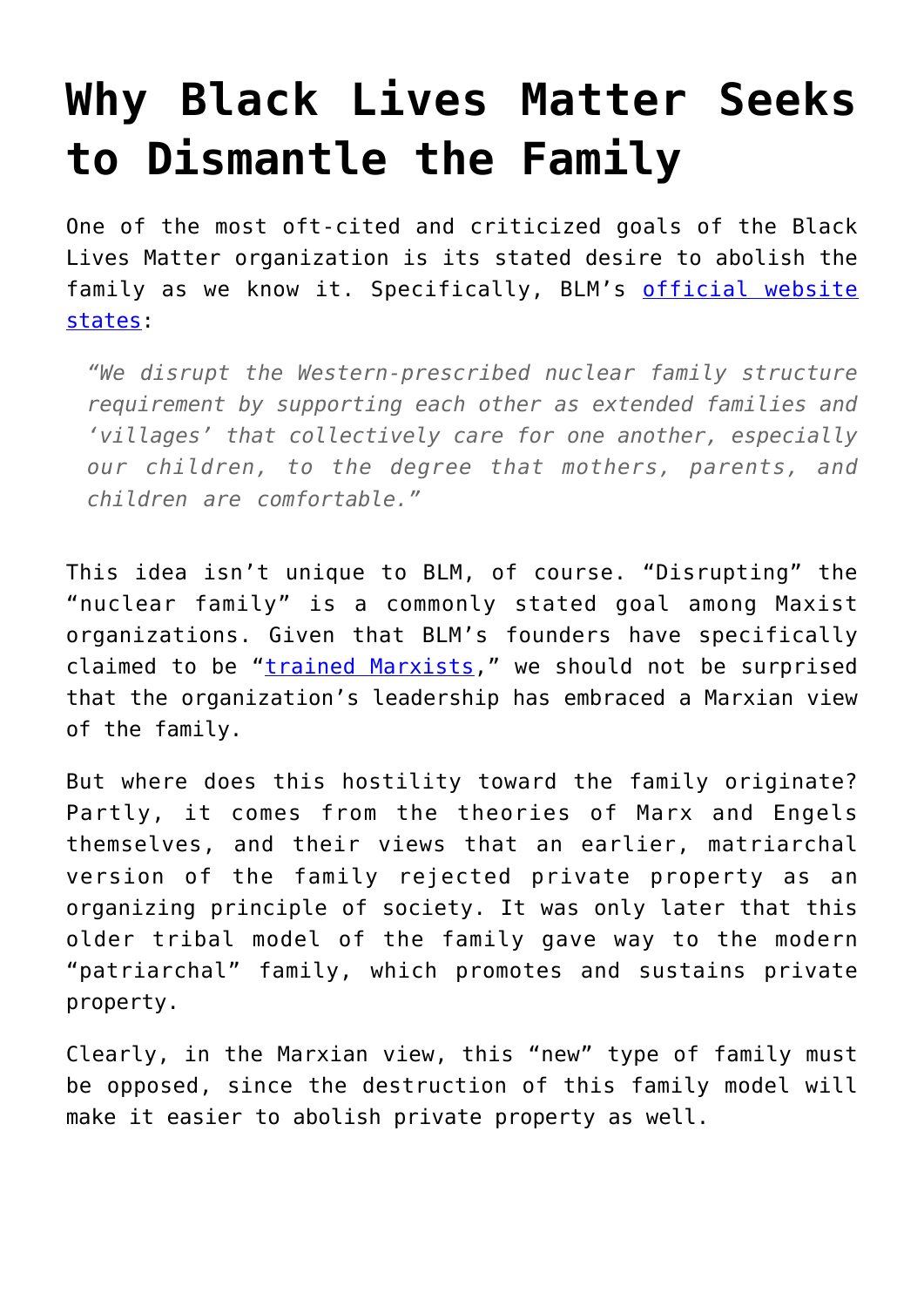## **Early Family Units in Tribal Life**

Frederick Engels's 1884 book *[The Origin of the Family, Private](https://www.amazon.com/gp/product/0141191112/ref=as_li_tl?ie=UTF8&camp=1789&creative=9325&creativeASIN=0141191112&linkCode=as2&tag=intelltakeo0d-20&linkId=8be92585865dcc283f9a47b6657610f2) [Property and the State](https://www.amazon.com/gp/product/0141191112/ref=as_li_tl?ie=UTF8&camp=1789&creative=9325&creativeASIN=0141191112&linkCode=as2&tag=intelltakeo0d-20&linkId=8be92585865dcc283f9a47b6657610f2)* provides a historical perspective of the Marxian view of the development of the modern Western family unit and its relation to property rights. (Engels, of course, was the longtime benefactor of and collaborator with Marx.)

In reconstructing the origins of the family within a Marxian framework, Engels traces back to the "savage" primeval stage of humanity that, according to his research, revealed a condition in which "unrestricted sexual intercourse existed within a tribe, so that every woman belonged to every man, and vice versa."

Under such conditions, Engels explained, "it is uncertain who is the father of the child, but certain, who is its mother." Only female lineage could be acknowledged. "[B]eing the only well known parents of younger generations," Engels explained, women as mothers "received a high tribute of respect and deference, amounting to a complete women's rule [gynaicocracy]."

Furthermore, Engels wrote, tribes were subdivided into smaller groups called "gentes," a primitive form of an extended family of sorts.

These gens were consanguineous (i.e., included people descended from the same ancestor) on the mother's side, within which intermarrying was strictly forbidden. "The men of certain 'gens,' therefore, could choose their wives within the tribe, and did so as a rule, but had to choose them outside of their 'gens,'" Engels explained. And "marriage" at this stage was a "communal" affair, meaning that multiple partnerships between men and women was closer to the rule than the exception.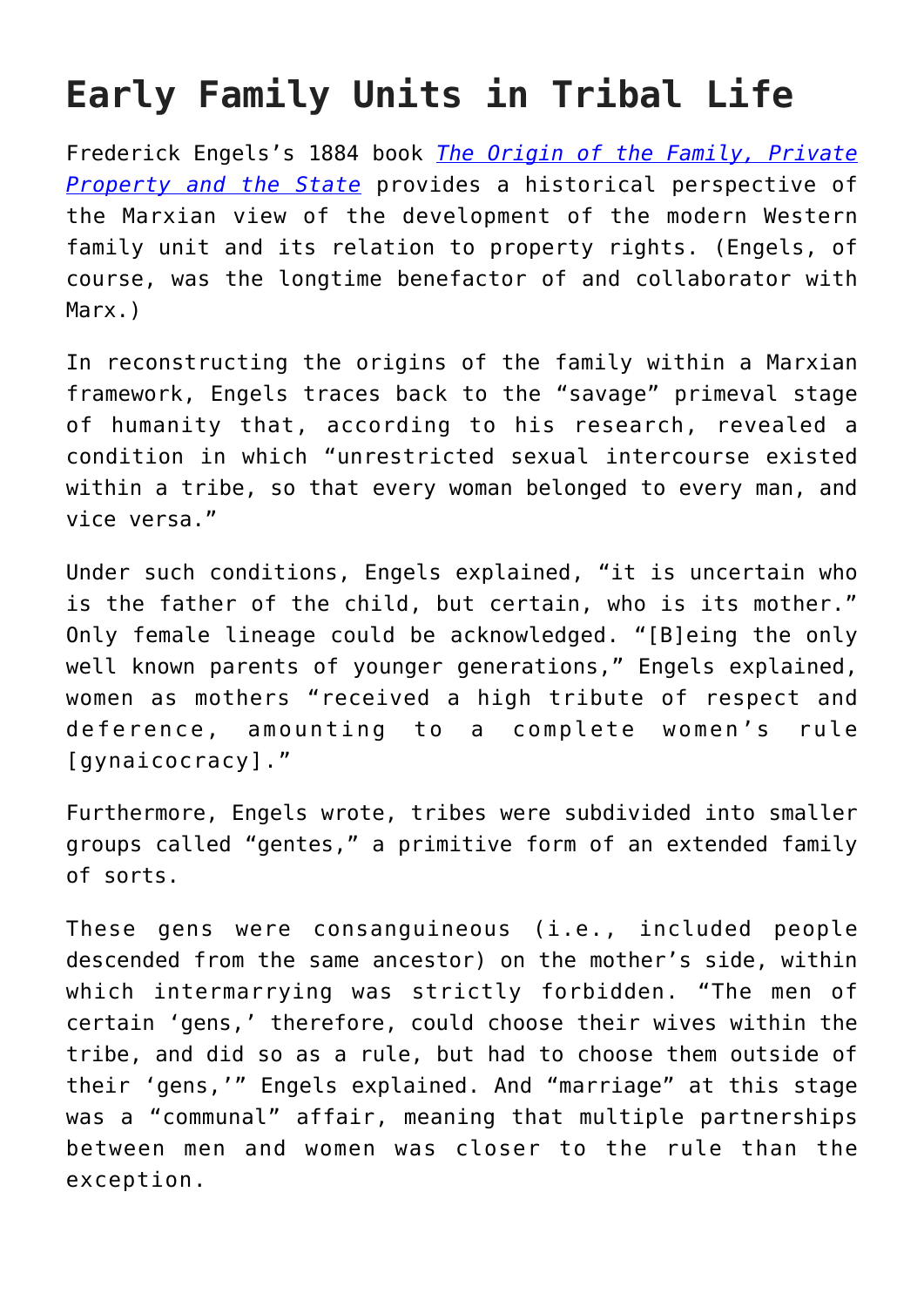Because mothers were the only parents who could be determined with certainty, and the smaller gentes were arranged around the mother's relatives, early family units were very maternal in nature and maternal law regarding rights and duties for childrearing and inheritance were the custom.

## **Transition to the "Pairing Family"**

This was the state of affairs for thousands of years, according to Engels. Over time, however, there emerged what Engels referred to as the "pairing family," in which "A man had his principal wife…among many women, and he was to her the principal husband among others." This was in no small part due to the "gentes" within tribes developing more and more classes of relatives not allowed to marry one another. Due to these increasing restrictions, group marriage became increasingly impossible and ever more replaced by the pairing family structure.

Under this structure, however, the role of mothers was still dominant. Quoting Arthur Wright, a missionary among the Seneca Iroquois tribe, Engels notes, "The female part generally ruled the house….The women were the dominating power in the clans [gentes] and everywhere else."

The fact that women all belonged to the same gens, while husbands came from separate gentes "was the cause and foundation of the general and widespread supremacy of women in primeval times," Engels wrote.

"In the ancient communistic household comprising many married couples and their children, the administration of the household entrusted to women was just as much a public function, a socially necessary industry, as the procuring of food by men," he added.

As society evolved, as Engels described it, from "savagery" to "barbarism," an important evolution was man's development of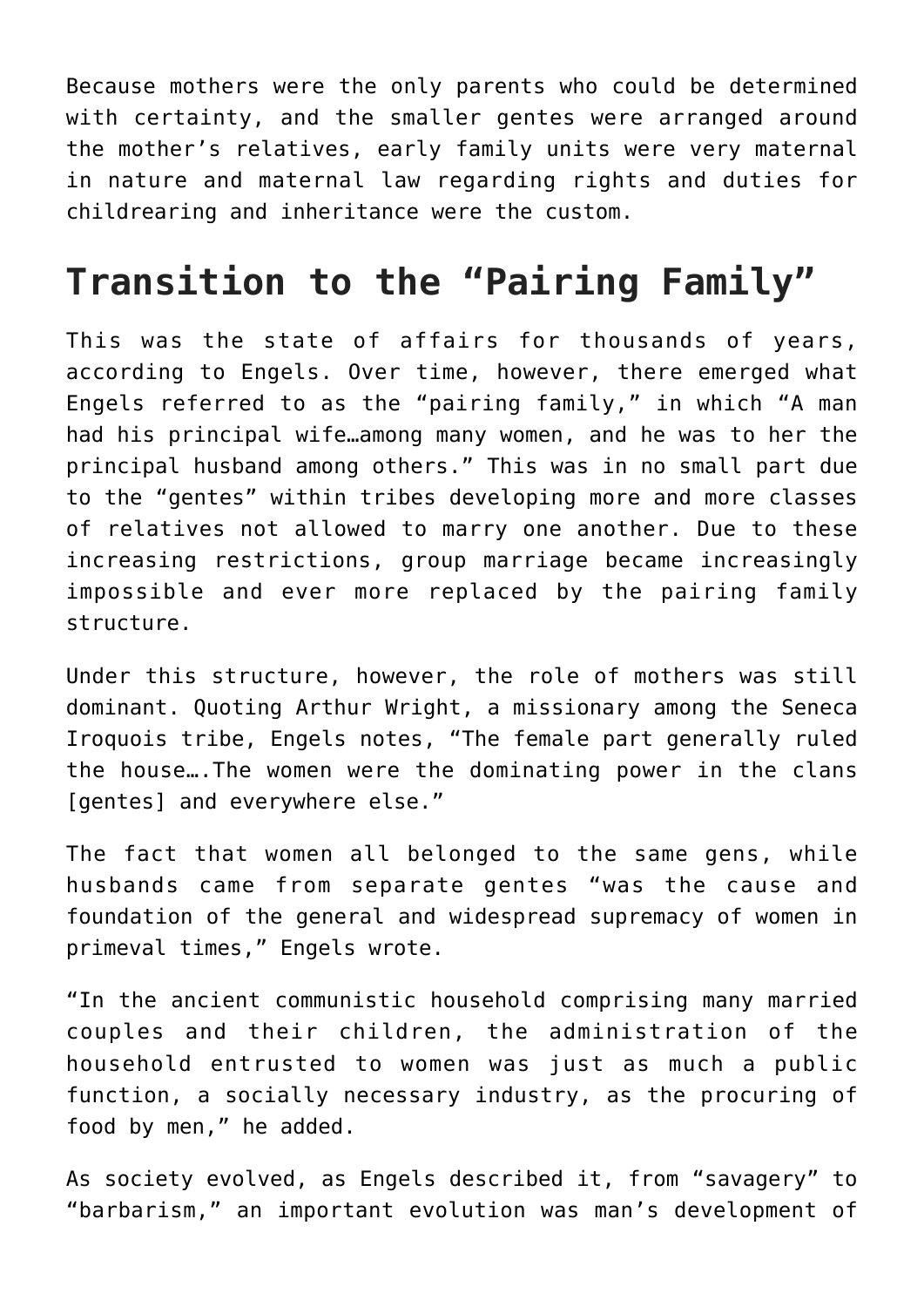weapons and knowledge that enabled them to better domesticate and breed animals.

Cattle and livestock became a source of wealth, a store of milk and meat. "But who was the owner of this new wealth?" asked Engels. "Doubtless it was originally the gens," he answered, referring to a collective, or group ownership over the sources of wealth. "However, private ownership of flocks must have had an early beginning."

"Procuring the means of existence had always been the man's business. The tools of production were manufactured and owned by him. The herds were the new tools of production, and their taming and tending was his work. Hence he owned the cattle and the commodities and slaves obtained in exchange for them," Engels explained. This transition marked an early passage from "collective" property to "private" ownership over property – particularly property in productive resources.

Such a transformation, Engels noted, "brought about a revolution in the family."

Part of that revolution involved a shift in the power dynamics of the household.

"All the surplus now resulting from production fell to the share of the man. The woman shared in its fruition, but she could not claim its ownership," wrote Engels.

The domestic status of the woman in the house, which had previously involved control and distribution of the means of sustenance, had been reversed.

"Man's advent to practical supremacy in the household marked the removal to his universal supremacy," and further ushered in "the gradual transition from the pairing family to the monogamic family" (what we would consider the nuclear family).

With the superior status acquired, Engels wrote, men were able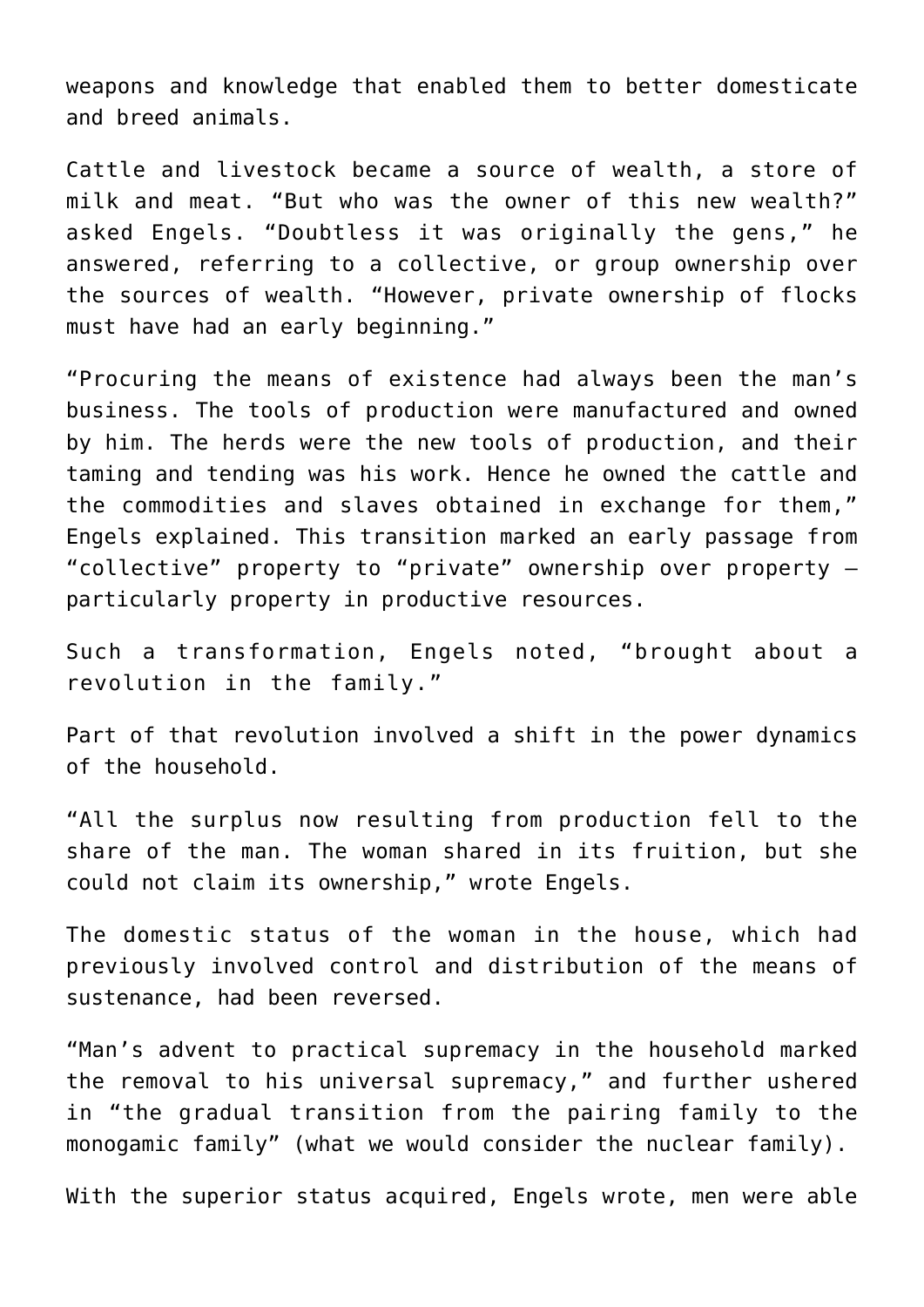to overthrow the maternal right to inheritance, a move he described as "the historic defeat of the female sex."

The family unit's transition to a male-centered patriarchy was complete, according to Engels. Much of the blame for this can be attributed to the emergence of private property and men's claim over it.

## **How to Overcome the Patriarchy?**

In the Marxian view, therefore, the modern nuclear family runs counter to the ancient "communistic" household Engels had earlier described. It is patriarchal and centered on private property.

"In the great majority of cases the man has to earn a living and to support his family, at least among the possessing classes. He thereby obtains a superior position that has no need of any legal special privilege. In the family, he is the bourgeois, the woman represents the proletariat." The family unit, rather than the collective tribe, had become the "industrial unit of society."

The overthrow of this patriarchic dominance can only come, according to Engels, by abolishing private property in the means of production – which he and those steeped in Marxist ideology blame for the patriarchy.

"The impending [communist] revolution will reduce this whole care of inheritance to a minimum by changing at least the overwhelming part of permanent and inheritable wealth – the means of production – into social property," he concluded.

What would this new social arrangement look like, according to Engels?

*The care and education of children becomes a public matter. Society cares equally well for all children, legal or illegal. This removes the care about the 'consequences' which*